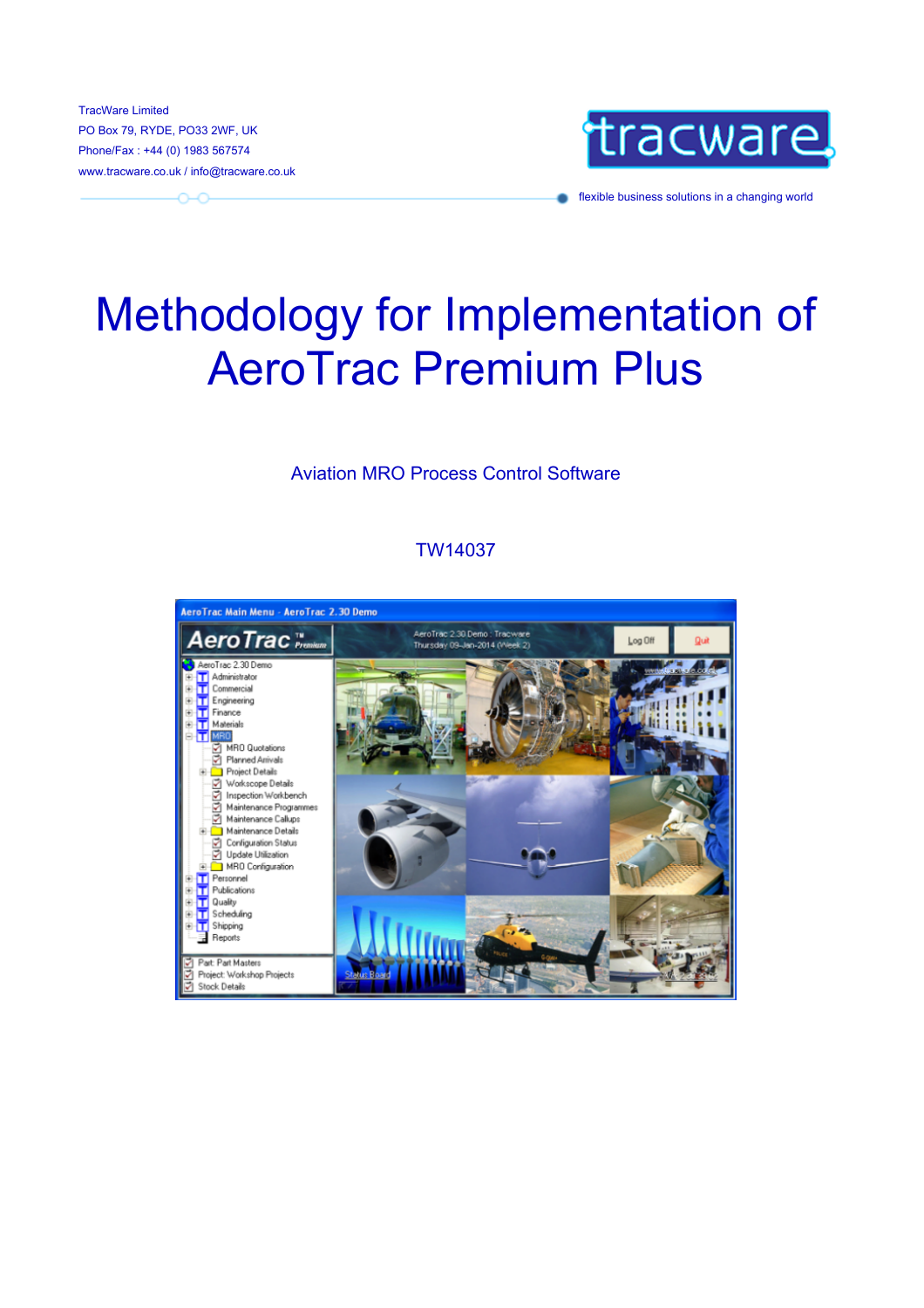

#### 1 Introduction

TracWare has an excellent track-record of success with regard to software implementation. There are a number of factors which contribute to this. The purpose of this document is:

- To define what constitutes a 'successful' implementation
- To highlight the key ingredients for success
- To outline the methodology employed by TracWare

| <b>Publication:</b> | $\cdot$ M14037 T <sup>-</sup>                                                    | acWare<br>a Implementation Methodology | Version No |  | <b>Issue No</b> |  | <b>Issue Date</b> | 0.004<br>06/0<br>J8/2014 | в. |
|---------------------|----------------------------------------------------------------------------------|----------------------------------------|------------|--|-----------------|--|-------------------|--------------------------|----|
|                     | <b>ALL RIGHTS RESERVED</b><br><b>TARY INFORMATION - ALL</b><br>PROPRIE".<br>- '' |                                        |            |  |                 |  |                   |                          |    |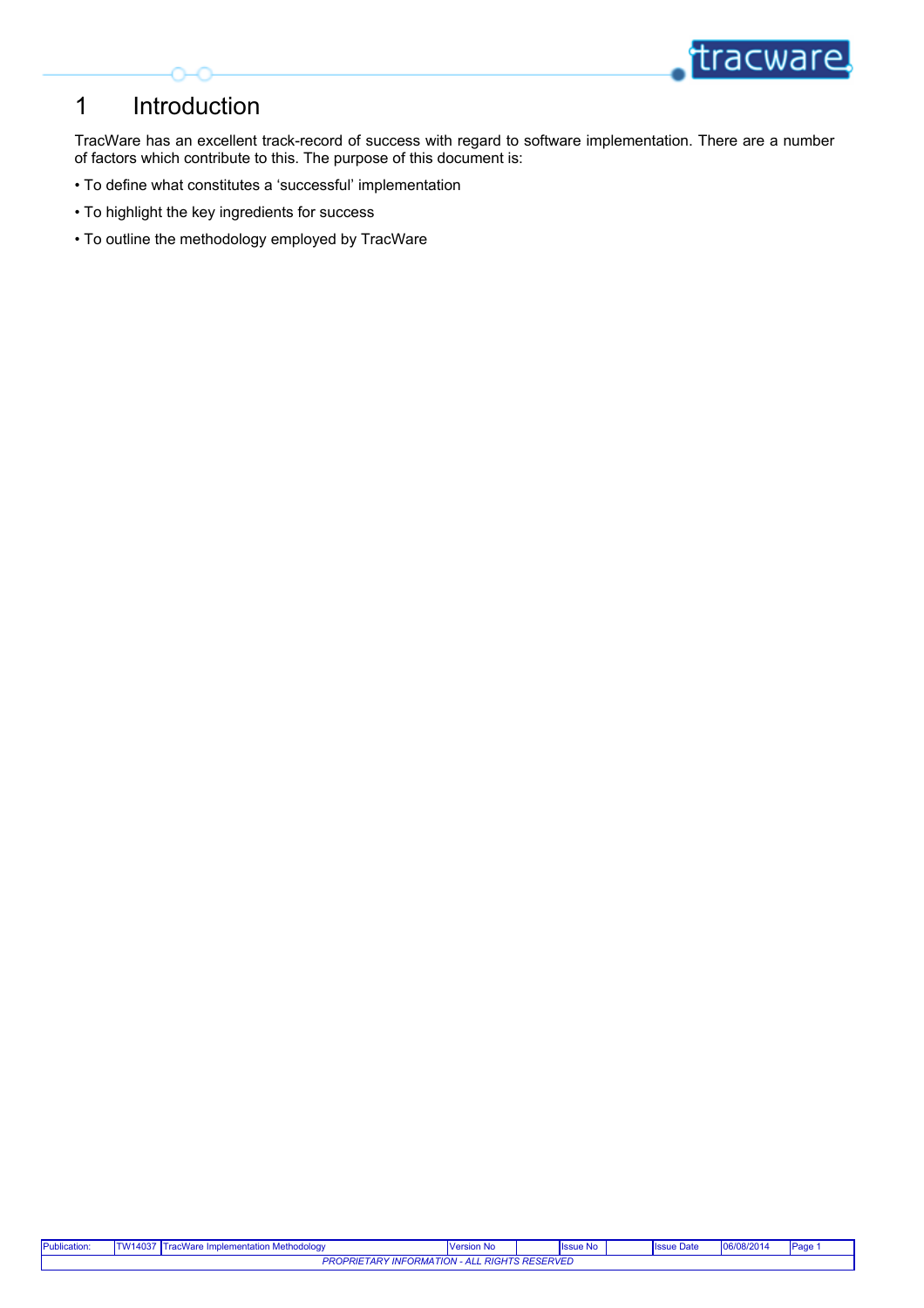

# 2 Defining a 'Successful' Implementation

The following factors are benchmarks for a successful implementation of AeroTrac™:

• The customer agrees that the software meets the aims and objectives that were initially prescribed (in most<br>• The customer agrees that the software meets the aims and objectives that were initially prescribed (in most<br>• cases we exceed the customer's expectations)

- The customer can see tangible, measurable improvements to the business and processes
- The customer can see a return on investment within a short period of time, but certainly within the first year
- The software improves discipline, regimentation and control within the organisation
- The Project Plan was realistic, achievable and has been followed
- The Project has been delivered on time no 'Project Creep'
- The Project has been delivered within budget
- The customer is happy!

| Publication: | − 1 W14037 ا                                                                                         | .<br>racWare Implementation Methodology | <b>Version No</b> |  | <b>Ilssue No</b> |  | $\mathbf{1}$<br><b>IISS</b><br>⊧ ∪ате | 06/08/2014<br>106/m <sub>o</sub> | <b>IPag</b> |
|--------------|------------------------------------------------------------------------------------------------------|-----------------------------------------|-------------------|--|------------------|--|---------------------------------------|----------------------------------|-------------|
|              | <b>RIGHTS RESERVED</b><br><b>PROPRIE.</b><br><b>TIME</b><br>- 4<br>∽๙<br>'∪rww<br><i><b>IIVI</b></i> |                                         |                   |  |                  |  |                                       |                                  |             |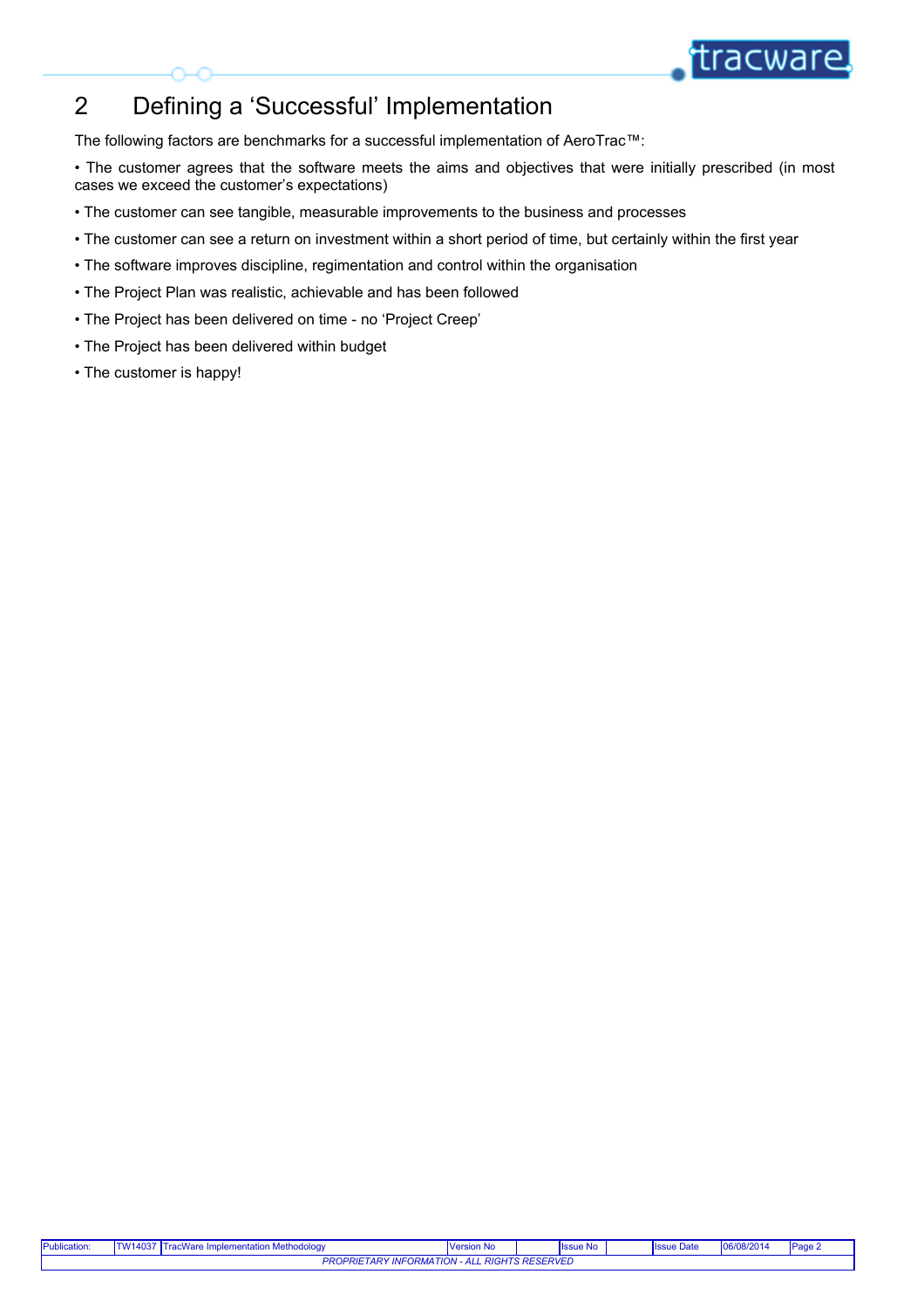# 3 Key Ingredients for a Successful Implementation

There are a number of key factors which are recognised as contributing to a successful implementation:

- 1. Executive Support
- 2. User Involvement
- 3. Clear Business Objectives
- 4. Emotional Maturity
- 5. Optimizing Scope
- 6. Agile Process
- 7. Project Management Expertise
- 8. Skilled Resources
- 9. Execution
- 10. Tools and Infrastructure

*Source: The Standish Group Inc. - "CHAOS Report" - 2013*

have 'buy-in' from the key stakeholders the project is almost certainly doomed to failure. Conversely, if you do have buy-in, then almost anything is achievable.

THE TRACT THE TRACT THE TRACT THE TRACT THE TRACT THE TRACT THE TRACT THE TRACT THE TRACT THE TRACT USER THE TRACT USER IN THE TRACT THE TRACT USER IN THE TRACT THE TRACT USER IN THE TRACT THE TRACT THE TRACT THE TRACT THE The size of the site has no bearing on this: a site with 5-Users is just as likely to fail as one with 500 if senior collaboration with management and end-users that factors such as 'Clear Business Objectives' and 'Optimizing Scope' are achieved.

**Many Ingredients for a Successful Implementation**<br>There are a number of key factors which are recognised as contributing to a successful implementation:<br>
1. Executive Support<br>
2. User huvelvement<br>
4. Emotional Maturity<br>
4 The most importants for a Successful Implementation<br>There are a number of key factors which are recognised as contributing to a successful implementation:<br>
1. Executive Support<br>
2. User Involvement<br>
3. Clear Business Objec software provider. Analysts of major implementation catastrophes often point to the lack of involvement by the implementer. This is attributable to many factors, but the most common theme is that of the users being too far There are a number of key tachors which are recognised as contributing to a successful implementation.<br>1. Executive Support<br>2. User Novelvement<br>4. Emple Monement<br>4. Emple Monamgement Expertise<br>5. Optimizing Scope<br>5. Assume does not match the processes.

TracWare usually take all of these factors into account during the sales process.

| Publication:                                                                                     | /14037<br>nplementation Methodology<br>., v v di t | <b>Version No</b> |  | <b>Issue No</b> |  | <b>Issue Date</b> | $'$ 06/08/2014<br>— 106/ы. | Pag |
|--------------------------------------------------------------------------------------------------|----------------------------------------------------|-------------------|--|-----------------|--|-------------------|----------------------------|-----|
| <b>RIGHTS RESERVED</b><br><b>PROPRIE</b><br>$\cdots$<br>- 4<br>∽๙<br>'∪rww<br><i><b>IIVI</b></i> |                                                    |                   |  |                 |  |                   |                            |     |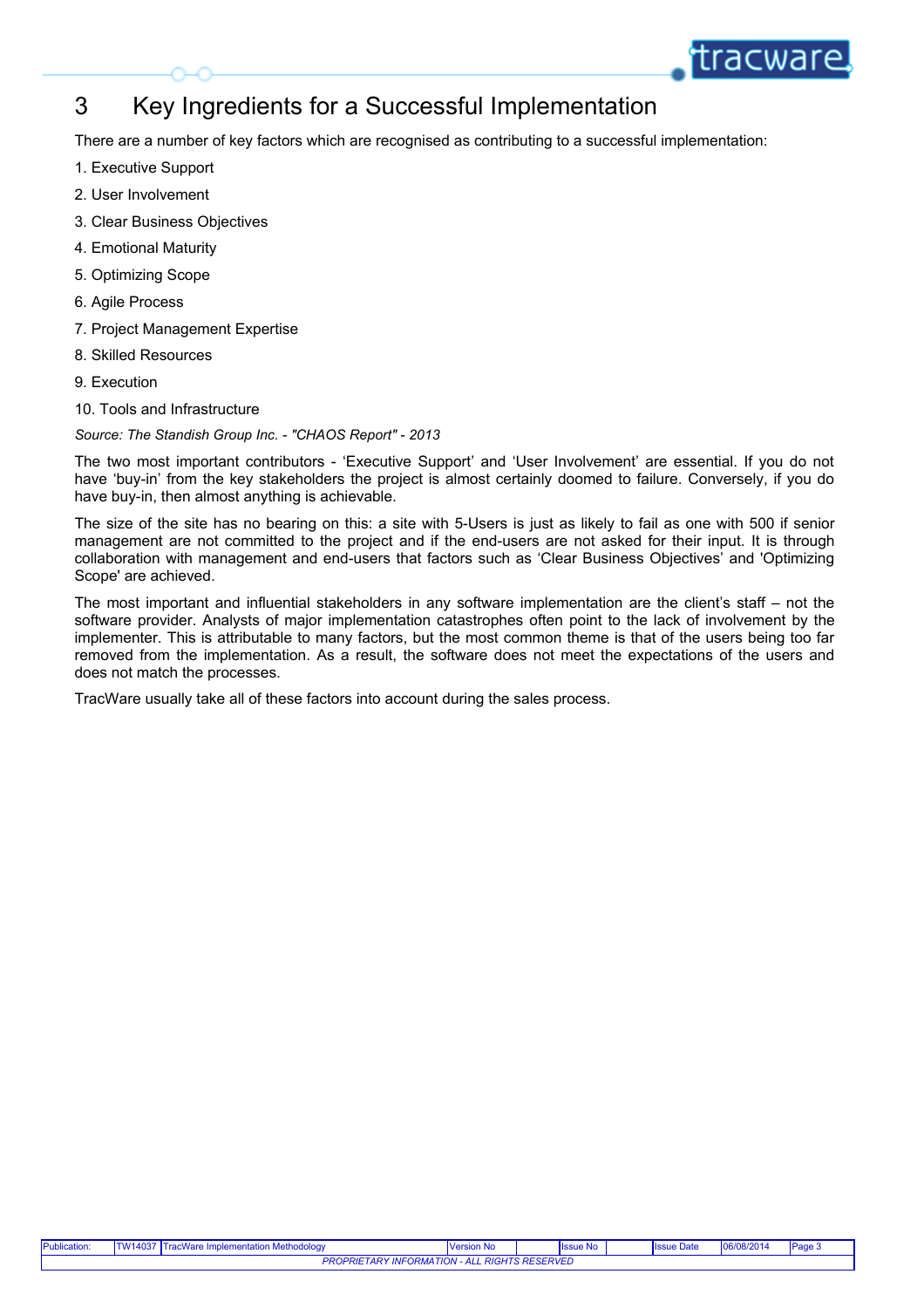## 4 TracWare Implementation Methodology

TracWare's primary approach is that of a 'self-implementation'. Responsibility for the success of the implementation lies as much with the client as with TracWare. Whilst this is (conveniently) a practical approach for Tra implementation lies as much with the client as with TracWare. Whilst this is (conveniently) a practical approach for TracWare, it is in reality the only practicable approach for any organisation looking to implement a complex software solution in a very process-led industry. FracWare Implementation Methodology<br>
FracWare's primary approach is that of a 'self-implementation'. Responsibility for the success of the<br>
implementation lies as much with the dislet as with TracWare. Whilst this is (conv FracWare's primary approach is that of a "self-implementation". Responsibility for the success of the implementation lies as much with the client as with TracWare's it is in reality the only practical approach for any org **know the strengths and weaknesses of the trainees:** it also engenders buying members and also with maximized the strengths are trained weak no strengths and weakness of the tracheter for tracheters is the in result the e

There are major advantages in TracWare's approach:

• Ensures immediate 'buy-in' at Senior Management Level

'personalities' of some of the most influential users

TracWare for adjustments / enhancements in functionality to meet the requirements of the business

• Complete confidence that AeroTrac™ will deliver at Go-Live and beyond

• The best way to understand how a software application works is to train others: it helps when you personally users who know what is expected of them by their line management

• Major cost savings

TracWare Implementation Methodology<br>
TracWares primary approach is that of a "self-implementation". Responsibility for the success of the<br>
implementation lies as much with the clearly fract/vare. Whilst this is conventionl Therefore our implementation and support staff have detailed knowledge of all aspects of the software and also hands-on experience of having worked in the Aviation MRO industry. TracWare have forged close relationships **TractWare Implementation Methodology**<br> **TractAre's pluny approach is that of a self-implementation**. Responsibility for the success of the<br>
dimplementation less as much with the client as with TracWare. Whilst this is con implementation.

A typical implementation will be as follows:

#### 4.1 Assign a Project Manager

TracWare clear that the state of a "settimplementation". Responsiblely for the success of the Chinamiston in a "settimplementation" is a more that in a settimplementation is a smuch with the client as with TracWare. Whilst implementation last way to understand the cell as with the client as within trackivene. Whilst his is (conveniently) a practical approach<br>Software solution in a very processed industry.<br>There are major advantages in TrackW thorough understanding of all aspects of the business and will be involved in using the software on a day-to-day basis. They are the central contact point for any support issues and ideally are empowered to make decisions The care major advantages in TracMare's approach:<br>
Finsures immediate buy-in at Seritor Management Level<br>
Finsures immediate buy-in at Seritor Management Level<br>
Finsures involvement of key includival is the business who un frequently beyond. • The best way to understand how a software application works is to train others; it helps when you personally<br>know the strengths and weaknesses of the trainess: it also engenders buy-in' and consistency from the end-<br>user A sylecal implementation will be as follows:<br>
4.1 ASSign a Project Manager in the alterate the alterate they someone within the business, or by an<br>
The Project Manager role is a key one, and can be filled either by someone

TracWare will also appoint a staff member to lead the implementation on our side. Their expertise of AeroTrac™ and knowledge of Aviation MRO are of paramount importance and will play a major factor in the success of the project.

#### 4.2 Build a Project Team

The Project Team should be assembled from the key members of staff who are experienced or will be using the Commercial and Finance (depending on the nature of the business). The Project Manager may well be one of these people. After the implementation they will have a basic understanding of all of what AeroTrac™ does, and detailed knowledge of their own particular areas. One of their key roles is in determining how AeroTrac™ will be used within the business and supporting other users during and after Go-Live. throwable the central conditions a seperation or equilibration in the involved in using the somewhere of a streament of the business. They are the central contact point for any support issues and dealty are empowered to ma

#### 4.3 Build a Project Plan

TracWare will produce a template of a Project Plan based on how they perceive the software implementation is likely to proceed. This will establish basic milestones for the major events. The Project Manager may adopt this or Project Plan will almost inevitably be subject to change throughout the process, but sticking to it as closely as possible is important.

### 4.4 Project Team Training

TracWare will install a Test Company database. The Project Team are then given overview training (approx.1

| Publication:                                         | TW14037 | Tracy<br>cWare Implementation Methodology | <b>Version No</b> |  | <b>Issue No</b> |  | <b>Ilssue Date</b> | 06/08/2014 | Page |  |  |
|------------------------------------------------------|---------|-------------------------------------------|-------------------|--|-----------------|--|--------------------|------------|------|--|--|
| <b>PROPRIETARY INFORMATION - ALL RIGHTS RESERVED</b> |         |                                           |                   |  |                 |  |                    |            |      |  |  |